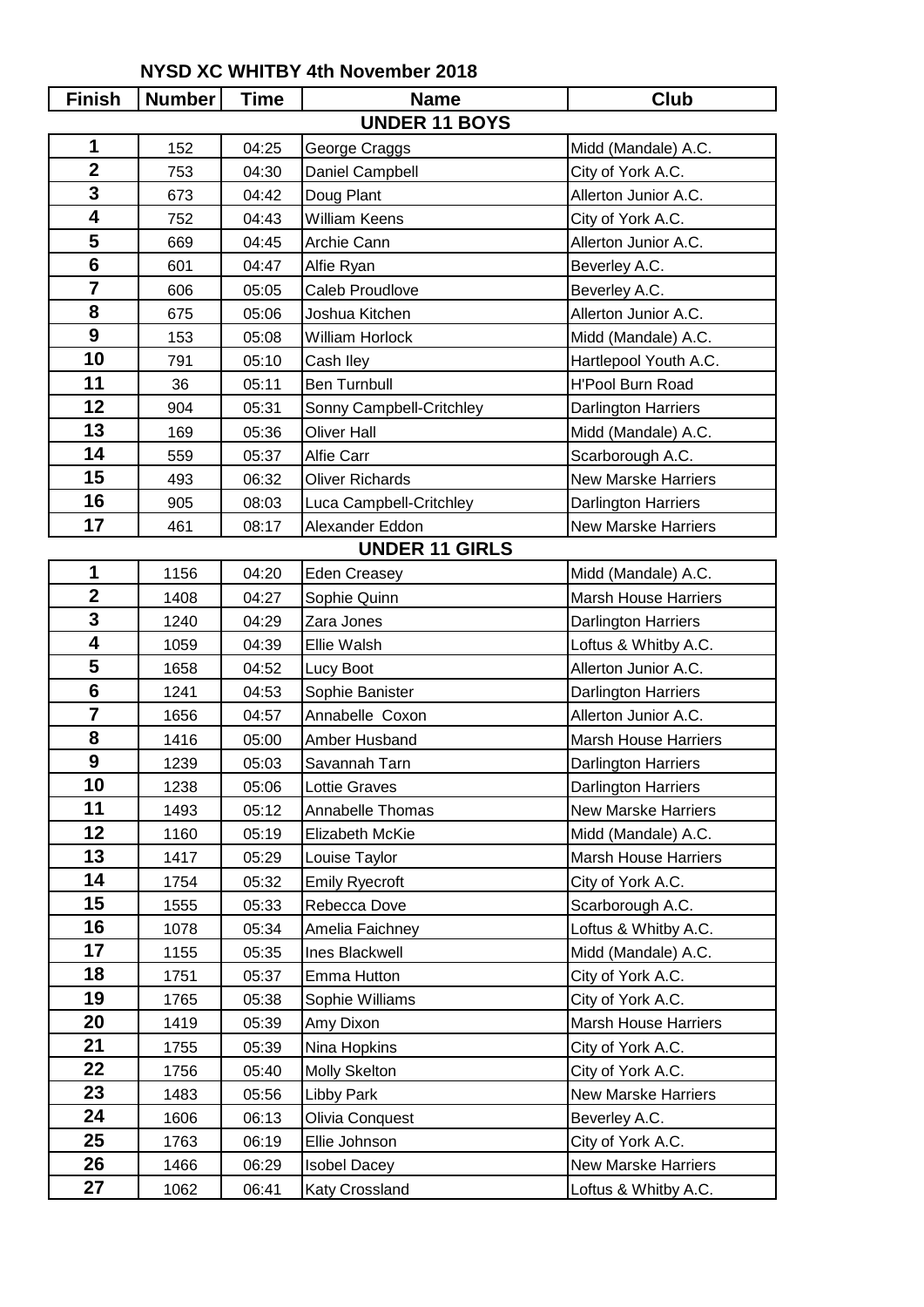| <b>Finish</b>   | <b>Number</b>  | <b>Time</b>  | <b>Name</b>                | Club                        |
|-----------------|----------------|--------------|----------------------------|-----------------------------|
|                 |                |              | <b>UNDER 13 BOYS</b>       |                             |
| $\mathbf 1$     | 334            | 11:35        | Josh Hammett               | Richmond & Zet. Harr.       |
| $\overline{2}$  | 460            | 11:37        | <b>Matthew Downs</b>       | <b>New Marske Harriers</b>  |
| 3               | 329            | 12:12        | Sam Archer                 | Richmond & Zet. Harr.       |
| 4               | 242            | 12:23        | <b>Elwood Kelley</b>       | Darlington Harriers         |
| 5               | 243            | 12:26        | Louis Brett                | Darlington Harriers         |
| $6\phantom{1}6$ | 241            | 12:35        | Josh Scott                 | Darlington Harriers         |
| $\overline{7}$  | 312            | 12:39        | Dominic Wilford            | Richmond & Zet. Harr.       |
| 8               | 155            | 12:41        | <b>Thomas McKie</b>        | Midd (Mandale) A.C.         |
| 9               | 426            | 12:43        | Kian Wallinger             | <b>Marsh House Harriers</b> |
| 10              | 459            | 12:45        | Aiden Colmer               | <b>New Marske Harriers</b>  |
| 11              | 672            | 12:50        | Marley Plant               | Allerton Junior A.C.        |
| 12              | 674            | 12:53        | Oscar Wheiman              | Allerton Junior A.C.        |
| 13              | 569            | 12:55        | <b>Ben Cross</b>           | Scarborough A.C.            |
| 14              | 465            | 12:57        | <b>Jack Farrel</b>         | <b>New Marske Harriers</b>  |
| 15              | 608            | 12:59        | George Rice                | Beverley A.C.               |
| 16              | 240            | 13:08        | <b>Ashton Harrison</b>     | Darlington Harriers         |
| 17              | 339            | 13:20        | Riley Deighton-Harrison    | Richmond & Zet. Harr.       |
| 18              | 482            | 13:27        | <b>Riley Middleton</b>     | <b>New Marske Harriers</b>  |
| 19              | 315            | 14:28        | Ollie Middleton            | Richmond & Zet. Harr.       |
| 20              | 602            | 14:42        | Seb Freeman                | Beverley A.C.               |
| 21              | 68             | 14:52        | Greg Walsh                 | Loftus & Whitby A.C.        |
| 22              | 552            | 15:08        | Logan Lambert              | Scarborough A.C.            |
| 23              | 610            | 15:16        | Joel Harbidge              | Beverley A.C.               |
| 24              | 480            | 15:32        | Nathan Marshall            | <b>New Marske Harriers</b>  |
| 25              | 72             | 15:46        | Liam Hutchinson            | Loftus & Whitby A.C.        |
| 26              | 462            | 16:42        | Samuel Eddon               | <b>New Marske Harriers</b>  |
|                 | POS.           | <b>TOTAL</b> | <b>TEAMS</b>               |                             |
|                 | 1              | 11           | Richmond & Zet. Harr.      |                             |
|                 | $\overline{2}$ | 15           | Darlington Harriers        |                             |
|                 | 3              | 26           | <b>New Marske Harriers</b> |                             |
|                 | $\overline{4}$ | 58           | Beverley A.C.              |                             |
|                 |                |              | <b>UNDER 13 GIRLS</b>      |                             |
| 1               | 1152           | 12:03        | Zoe Hill                   | Midd (Mandale) A.C.         |
| $\overline{2}$  | 1151           | 12:21        | Emma McNeil                | Midd (Mandale) A.C.         |
| 3               | 1153           | 12:25        | <b>Isabel Herbert</b>      | Midd (Mandale) A.C.         |
| 4               | 1248           | 12:59        | Sophia Hill                | Darlington Harriers         |
| 5               | 1563           | 13:02        | Anya Potter-Firth          | Scarborough A.C.            |
| 6               | 1499           | 13:03        | <b>Isobelle Troop</b>      | New Marske Harriers         |
| $\overline{7}$  | 1154           | 13:10        | <b>Gabrielle Hall</b>      | Midd (Mandale) A.C.         |
| 8               | 1302           | 13:12        | Holly McCowie              | Richmond & Zet. Harr.       |
| 9               | 1228           | 13:48        | <b>Tori Buckley</b>        | Darlington Harriers         |
| 10              | 1227           | 14:08        | Libby Hammond              | Darlington Harriers         |
| 11              | 1495           | 14:21        | <b>Molly Thrower</b>       | <b>New Marske Harriers</b>  |
| 12              | 1460           | 14:26        | Katie Brown                | <b>New Marske Harriers</b>  |
| 13              | 1566           | 14:27        | Amelia Halliday            | Scarborough A.C.            |
| 14              | 1601           | 14:32        | Jorja Hutchinson           | Beverley A.C.               |
| 15              | 1602           | 14:52        | <b>Emily Holloway</b>      | Beverley A.C.               |
| 16              | 1321           | 15:04        | Olivia Jackson-Bowers      | Richmond & Zet. Harr.       |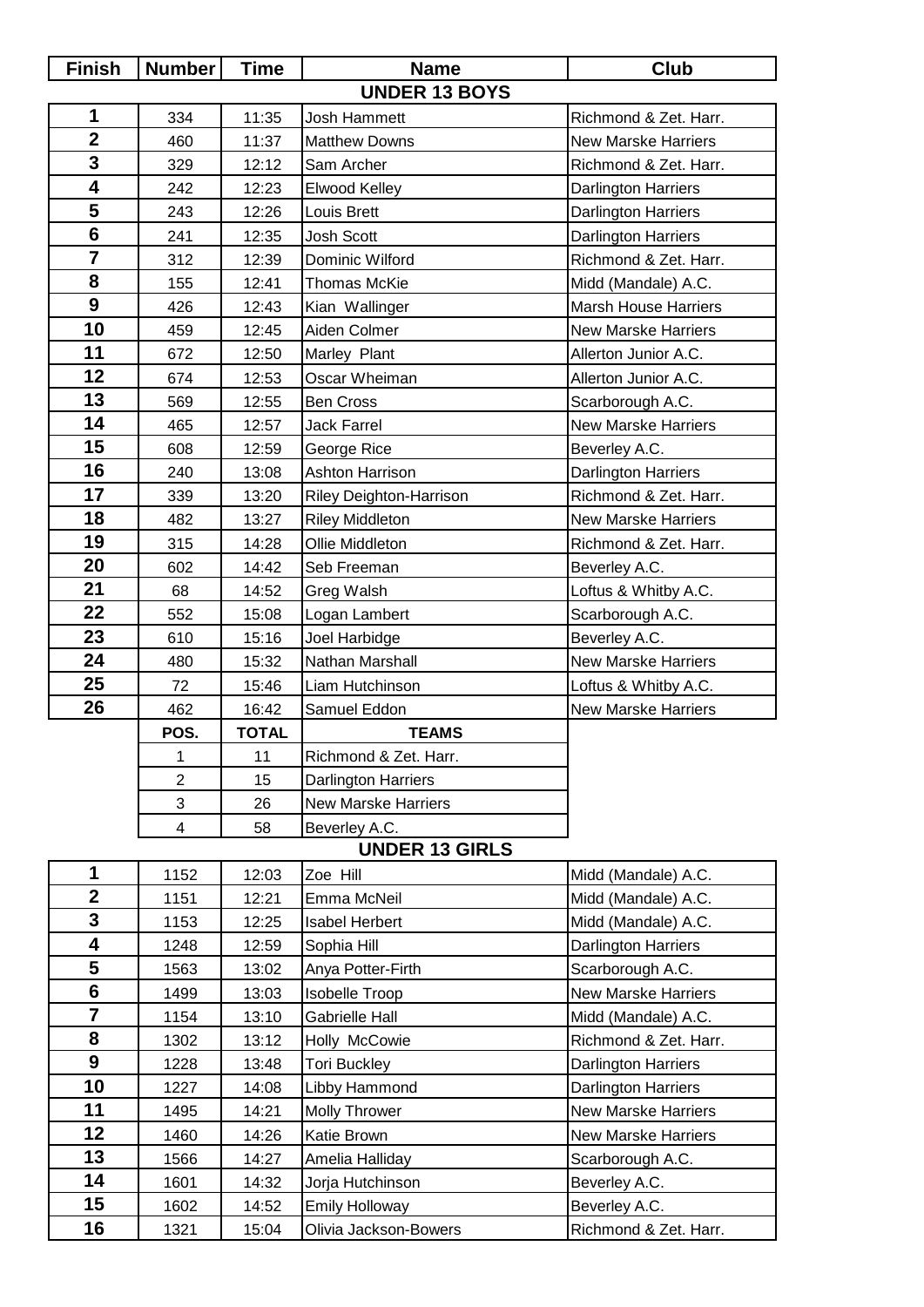| 17 | 1487           | 15:15        | Georgia Richmond           | <b>New Marske Harriers</b>  |
|----|----------------|--------------|----------------------------|-----------------------------|
| 18 | 1659           | 15:34        | Megan Edwards              | Allerton Junior A.C.        |
| 19 | 1477           | 15:38        | Erin Lax                   | <b>New Marske Harriers</b>  |
| 20 | 1553           | 15:39        | Talia Lambert              | Scarborough A.C.            |
| 21 | 1556           | 16:15        | Gemma Carr                 | Scarborough A.C.            |
| 22 | 1418           | 16:17        | <b>Emily Hodgson</b>       | <b>Marsh House Harriers</b> |
| 23 | 1067           | 16:30        | <b>Isabel Herbert</b>      | Loftus & Whitby A.C.        |
| 24 | 1877           | 17:07        | Hollie Welch               | <b>New Marske Harriers</b>  |
| 25 | 1470           | 18:22        | Hannah Gunn                | <b>New Marske Harriers</b>  |
| 26 | 1486           | 19:27        | Jaden Richardson           | <b>New Marske Harriers</b>  |
| 27 | 1018           | 20:03        | Grace Armstong             | <b>H'Pool Burn Road</b>     |
|    | POS.           | <b>TOTAL</b> | <b>TEAMS</b>               |                             |
|    |                | 6            | Midd (Mandale) A.C.        |                             |
|    | $\overline{2}$ | 23           | <b>Darlington Harriers</b> |                             |
|    | 3              | 29           | <b>New Marske Harriers</b> |                             |
|    | 4              | 38           | Scarborough A.C.           |                             |

| <b>Finish</b>           | <b>Number</b>  | Time         | <b>Name</b>                 | <b>Club</b>                 |
|-------------------------|----------------|--------------|-----------------------------|-----------------------------|
|                         |                |              | <b>UNDER 15 BOYS</b>        |                             |
| 1                       | 323            | 14:56        | Charlie Stephenson          | Richmond & Zet. Harr.       |
| $\overline{\mathbf{2}}$ | 248            | 15:01        | <b>Adam Russell</b>         | <b>Darlington Harriers</b>  |
| 3                       | 168            | 15:06        | Max Creasey                 | Midd (Mandale) A.C.         |
| 4                       | 317            | 15:11        | <b>Daniel Francis</b>       | Richmond & Zet. Harr.       |
| 5                       | 249            | 15:25        | John Russell                | <b>Darlington Harriers</b>  |
| 6                       | 424            | 15:47        | Rohan Teasdale              | <b>Marsh House Harriers</b> |
| $\overline{7}$          | 165            | 16:10        | Benjamin Johnson            | Midd (Mandale) A.C.         |
| 8                       | 163            | 16:29        | Harvey Kaid                 | Midd (Mandale) A.C.         |
| 9                       | 331            | 16:32        | Joseph Reeve                | Richmond & Zet. Harr.       |
| 10                      | 410            | 16:40        | Ben Hodgson                 | <b>Marsh House Harriers</b> |
| 11                      | 406            | 16:43        | Lewis Reed                  | <b>Marsh House Harriers</b> |
| 12                      | 309            | 16:59        | Tom O'Mahoney               | Richmond & Zet. Harr.       |
| 13                      | 405            | 17:13        | Nathan Nicholson            | <b>Marsh House Harriers</b> |
| 14                      | 472            | 19:10        | Tom Halton                  | <b>New Marske Harriers</b>  |
| 15                      | 161            | 19:41        | Dylan Appleby               | Midd (Mandale) A.C.         |
| 16                      | 827            | 20:23        | Casper Clyde                | Darlington Tri Club         |
|                         | POS.           | <b>TOTAL</b> | <b>TEAMS</b>                |                             |
|                         | 1              | 14           | Richmond & Zet. Harr.       |                             |
|                         | $\overline{2}$ | 18           | Midd (Mandale) A.C.         |                             |
|                         | 3              | 27           | <b>Marsh House Harriers</b> |                             |
|                         |                |              | <b>UNDER 15 GIRLS</b>       |                             |
| 1                       | 1552           | 17:04        | <b>Isobel Nicholls</b>      | Scarborough A.C.            |
| $\overline{\mathbf{2}}$ | 1161           | 17:12        | Lois Creasey                | Midd (Mandale) A.C.         |
| 3                       | 1307           | 18:01        | Alana Teasdale              | Richmond & Zet. Harr.       |
| 4                       | 1459           | 19:29        | <b>Emily Brown</b>          | <b>New Marske Harriers</b>  |
| 5                       | 1864           | 19:42        | Isla McClanachan            | Easingwold R. Club          |
| 6                       | 1468           | 20:00        | Sophie Dickinson            | <b>New Marske Harriers</b>  |
| $\overline{7}$          | 1163           | 20:45        | <b>Caitlin Andrews</b>      | Midd (Mandale) A.C.         |
| 8                       | 1603           | 21:33        | Erin Glover                 | Beverley A.C.               |
| 9                       | 1554           | 23:03        | Laura Dove                  | Scarborough A.C.            |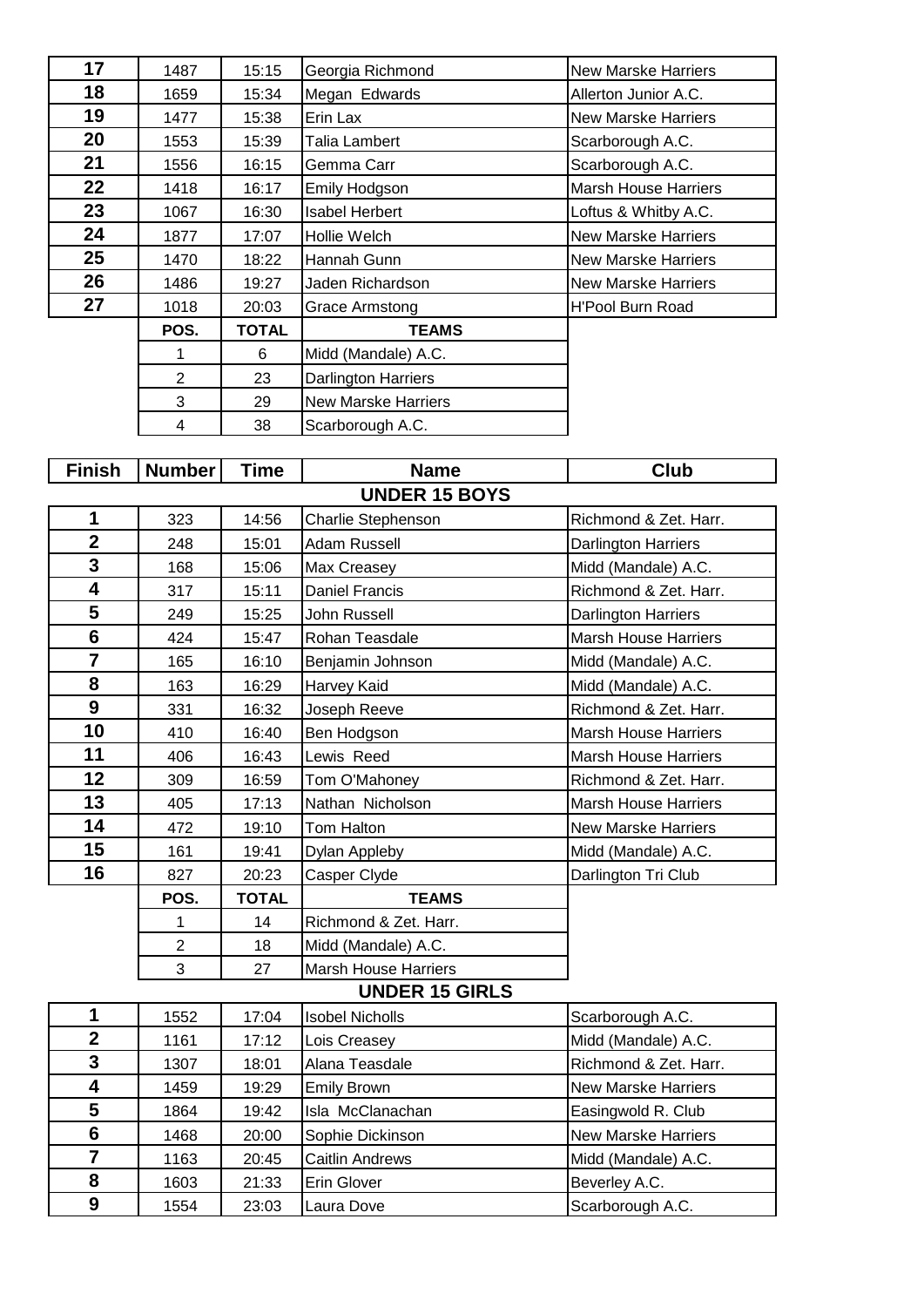| <b>Finish</b>           | Number         | <b>Time</b> | <b>Name</b>               | <b>Club</b>                |            |
|-------------------------|----------------|-------------|---------------------------|----------------------------|------------|
|                         |                |             | <b>UNDER 17 BOYS</b>      |                            |            |
| 1                       | 174            | 18:14       | <b>Jake Creasey</b>       | Midd (Mandale) A.C.        |            |
| $\mathbf{2}$            | 469            | 18:28       | Daniel Gunn               | <b>New Marske Harriers</b> |            |
| 3                       | 181            | 18:53       | Sam Tyres                 | Midd (Mandale) A.C.        |            |
| 4                       | 308            | 19:22       | <b>Dylan Soley</b>        | Richmond & Zet. Harr.      |            |
| 5                       | 301            | 20:45       | <b>Matthew Lambert</b>    | Richmond & Zet. Harr.      |            |
| $6\phantom{1}6$         | 561            | 21:12       | Harry Butterworth         | Scarborough A.C.           |            |
| $\overline{7}$          | 67             | 21:24       | Joseph Leather            | Loftus & Whitby A.C.       |            |
| 8                       | 564            | 22:31       | <b>Christian Mummert</b>  | Scarborough A.C.           |            |
| 9                       | $\overline{4}$ | 22:38       | <b>Ben Grounds</b>        | <b>H'Pool Burn Road</b>    |            |
| 10                      | 604            | 27:23       | Aidan Glover              | Beverley A.C.              |            |
|                         |                |             |                           |                            |            |
| <b>Finish</b>           | <b>Number</b>  | <b>Time</b> | <b>Name</b>               | <b>Club</b>                | Cat        |
|                         |                |             | <b>SENIOR WOMEN</b>       |                            |            |
| 1                       | 1489           | 20:31       | Elicia Smith              | <b>New Marske Harriers</b> | U17        |
| $\overline{\mathbf{2}}$ | 1103           | 21:33       | <b>Hollie Elliott</b>     | M'bro & Cleve Harriers     | U20        |
| 3                       | 1461           | 21:34       | Sharon Bulman             | <b>New Marske Harriers</b> | V45        |
| $\overline{\mathbf{4}}$ | 1065           | 21:46       | Hope Rodgers              | Loftus & Whitby A.C.       | <b>SEN</b> |
| 5                       | 1263           | 21:54       | Olivia Mulligan           | Thirsk & Sowerby Harr.     | <b>SEN</b> |
| $6\phantom{1}$          | 1310           | 22:07       | Rebecca Simpson           | Richmond & Zet. Harr.      | V40        |
| $\overline{7}$          | 1064           | 22:13       | <b>Grace Rodgers</b>      | Loftus & Whitby A.C.       | <b>SEN</b> |
| 8                       | 1071           | 22:19       | Dani Braithwaite          | Loftus & Whitby A.C.       | <b>SEN</b> |
| 9                       | 1225           | 22:32       | <b>Bernadette Caygill</b> | <b>Darlington Harriers</b> | V40        |
| 10                      | 1003           | 22:39       | Gemma Harcombe-Moore      | <b>H'Pool Burn Road</b>    | <b>SEN</b> |
| 11                      | 1053           | 23:00       | Angharad Owen             | Loftus & Whitby A.C.       | <b>SEN</b> |
| 12                      | 1202           | 23:07       | Jade Hutchinson           | Darlington Harriers        | U20        |
| 13                      | 1558           | 23:35       | <b>Hester Butterworth</b> | Scarborough A.C.           | V45        |
| 14                      | 1979           | 23:49       | Amy Etherington           | Durham City Harriers       | <b>SEN</b> |
| 15                      | 1074           | 24:06       | Lucie Cardwell            | Loftus & Whitby A.C.       | <b>SEN</b> |
| 16                      | 1007           | 24.12       | Chervl Lavcock.           | H'Pool Burn Road           | V40        |

|                         |      |       | <b>SENIOR WOMEN</b>       |                             |            |
|-------------------------|------|-------|---------------------------|-----------------------------|------------|
| 1                       | 1489 | 20:31 | Elicia Smith              | <b>New Marske Harriers</b>  | U17        |
| $\overline{\mathbf{2}}$ | 1103 | 21:33 | <b>Hollie Elliott</b>     | M'bro & Cleve Harriers      | U20        |
| $\mathbf{3}$            | 1461 | 21:34 | Sharon Bulman             | <b>New Marske Harriers</b>  | V45        |
| $\overline{\mathbf{4}}$ | 1065 | 21:46 | Hope Rodgers              | Loftus & Whitby A.C.        | <b>SEN</b> |
| 5                       | 1263 | 21:54 | Olivia Mulligan           | Thirsk & Sowerby Harr.      | <b>SEN</b> |
| $6\phantom{1}$          | 1310 | 22:07 | Rebecca Simpson           | Richmond & Zet. Harr.       | V40        |
| $\overline{7}$          | 1064 | 22:13 | <b>Grace Rodgers</b>      | Loftus & Whitby A.C.        | <b>SEN</b> |
| 8                       | 1071 | 22:19 | Dani Braithwaite          | Loftus & Whitby A.C.        | <b>SEN</b> |
| 9                       | 1225 | 22:32 | <b>Bernadette Caygill</b> | <b>Darlington Harriers</b>  | V40        |
| 10                      | 1003 | 22:39 | Gemma Harcombe-Moore      | <b>H'Pool Burn Road</b>     | <b>SEN</b> |
| 11                      | 1053 | 23:00 | Angharad Owen             | Loftus & Whitby A.C.        | <b>SEN</b> |
| 12                      | 1202 | 23:07 | Jade Hutchinson           | Darlington Harriers         | U20        |
| 13                      | 1558 | 23:35 | <b>Hester Butterworth</b> | Scarborough A.C.            | V45        |
| 14                      | 1979 | 23:49 | Amy Etherington           | <b>Durham City Harriers</b> | <b>SEN</b> |
| 15                      | 1074 | 24:06 | Lucie Cardwell            | Loftus & Whitby A.C.        | <b>SEN</b> |
| 16                      | 1007 | 24:12 | Cheryl Laycock            | H'Pool Burn Road            | V40        |
| 17                      | 1676 | 24:16 | Michelle Jane             | Aycliffe Running Club       | <b>SEN</b> |
| 18                      | 1178 | 24:28 | Laura Havis               | Midd (Mandale) A.C.         | U17        |
| 19                      | 1245 | 24:30 | Linda Noble               | <b>Darlington Harriers</b>  | V50        |
| 20                      | 1308 | 24:30 | <b>Lucy Cverrill</b>      | Richmond & Zet. Harr.       | V35        |
| 21                      | 1490 | 24:31 | Patricia Speedie          | <b>New Marske Harriers</b>  | V45        |
| 22                      | 1411 | 24:39 | Sarah Roe                 | <b>Marsh House Harriers</b> | <b>SEN</b> |
| 23                      | 1330 | 24:46 | Stephanie Stephenson      | Richmond & Zet. Harr.       | V45        |
| 24                      | 1332 | 24:51 | Rachel Smith              | Richmond & Zet. Harr.       | U20        |
| 25                      | 1246 | 24:55 | Megan Noble               | Darlington Harriers         | U17        |
| 26                      | 1052 | 24:59 | Kyah Hall                 | Loftus & Whitby A.C.        | <b>SEN</b> |
| 27                      | 1978 | 25:02 | Kirsty Walker             | <b>Birtley Harriers</b>     | <b>SEN</b> |
| 28                      | 1072 | 25:04 | Maria Sleight             | Loftus & Whitby A.C.        | V45        |
| 29                      | 1557 | 25:15 | Nikki Carr                | Scarborough A.C.            | <b>SEN</b> |
| 30                      | 1001 | 25:30 | Sharon Stephenson         | H'Pool Burn Road            | V45        |
| 31                      | 1056 | 25:32 | Julia Jackson             | Loftus & Whitby A.C.        | V45        |
| 32                      | 1175 | 25:40 | Sophie Vickers            | Midd (Mandale) A.C.         | U17        |
| 33                      | 1604 | 26:02 | Nicola Glover             | Beverley A.C.               | V40        |
| 34                      | 1055 | 26:12 | Michaela Welham           | Loftus & Whitby A.C.        | V40        |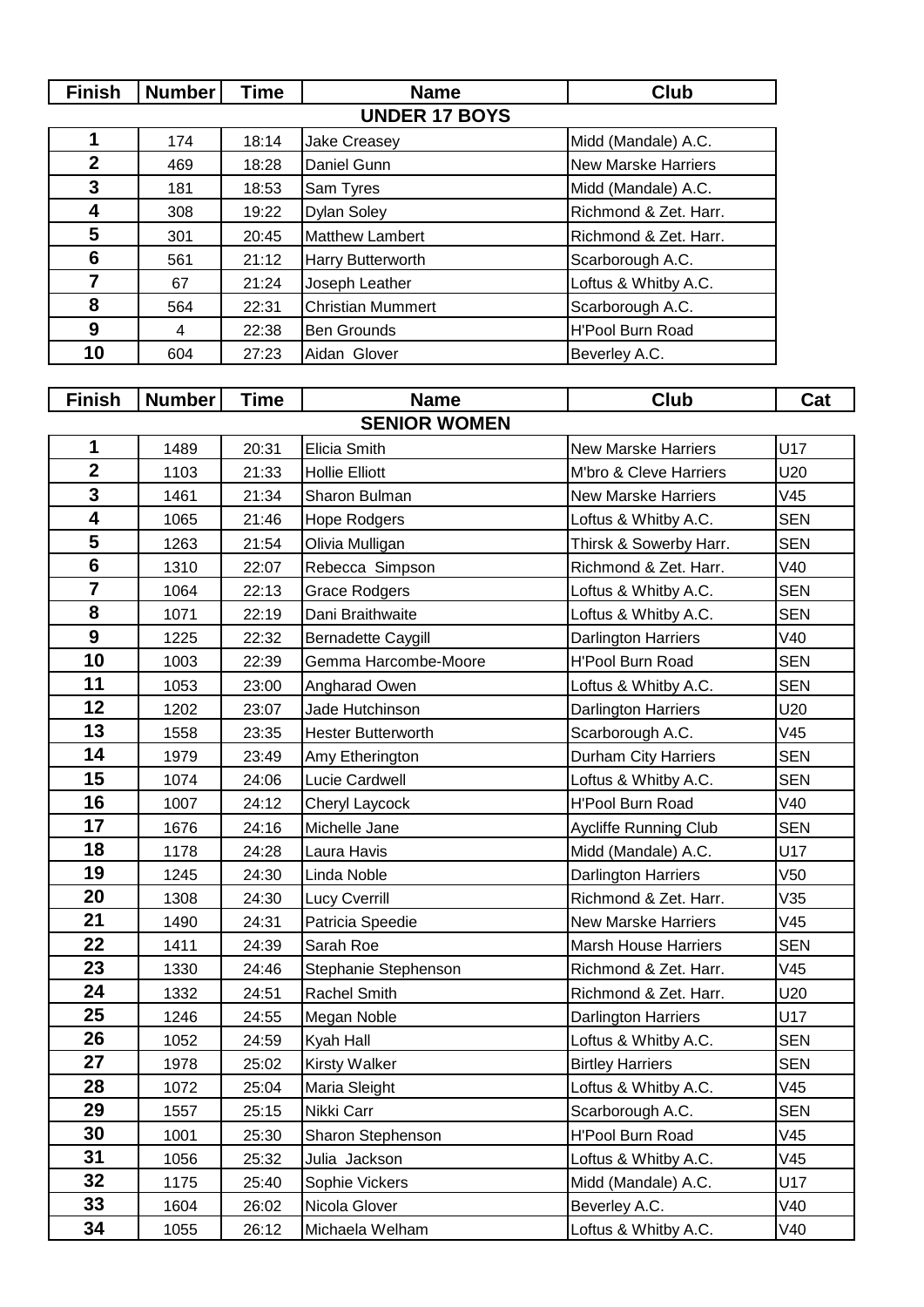| 35 | 1102 | 26:16 | Joanna Casson         | M'bro & Cleve Harriers       | V45             |
|----|------|-------|-----------------------|------------------------------|-----------------|
| 36 | 1328 | 26:40 | <b>Lucy Goundry</b>   | Richmond & Zet. Harr.        | V40             |
| 37 | 1401 | 26:43 | Laura Edwards         | <b>Marsh House Harriers</b>  | U20             |
| 38 | 1806 | 26:44 | Liz Simpson           | Stockton Striders A.C.       | V35             |
| 39 | 1250 | 26:47 | Nicky Young           | Darlington Harriers          | V45             |
| 40 | 1054 | 27:04 | Abigail Thompson      | Loftus & Whitby A.C.         | U20             |
| 41 | 1304 | 27:08 | Pauline Whittaker     | Richmond & Zet. Harr.        | V <sub>50</sub> |
| 42 | 1331 | 27:10 | <b>Elly Robertson</b> | Richmond & Zet. Harr.        | <b>SEN</b>      |
| 43 | 1551 | 27:13 | Lisa Bourne           | Scarborough A.C.             | V45             |
| 44 | 1822 | 27:22 | <b>Kay Stokes</b>     | Stockton Striders A.C.       | V60             |
| 45 | 1051 | 27:24 | Susan Dick            | Loftus & Whitby A.C.         | V40             |
| 46 | 1821 | 27:27 | Nicola Darragh        | Stockton Striders A.C.       | V35             |
| 47 | 1008 | 27:29 | Amy Atkins            | H'Pool Burn Road             | <b>SEN</b>      |
| 48 | 1076 | 27:29 | Sara Himsworth        | Loftus & Whitby A.C.         | <b>SEN</b>      |
| 49 | 1826 | 27:36 | Helen Clyde           | Darlington Tri Club          | V40             |
| 50 | 1520 | 27:38 | Victoria Wright       | North York Moors A.C.        | V40             |
| 51 | 1219 | 27:41 | Diane Jones           | Darlington Harriers          | V45             |
| 52 | 1242 | 27:44 | Millie Grayson        | Darlington Harriers          | U17             |
| 53 | 1685 | 27:47 | Susan Milburn         | <b>Aycliffe Running Club</b> | V60             |
| 54 | 1609 | 27:49 | <b>Eleanor Ball</b>   | Beverley A.C.                | U20             |
| 55 | 1212 | 28:25 | Janice Foster         | <b>Darlington Harriers</b>   | V40             |
| 56 | 1358 | 28:27 | Gillian Harris        | <b>Quakers Running Club</b>  | V50             |
| 57 | 1605 | 28:35 | Dayna Arnott          | Beverley A.C.                | <b>SEN</b>      |
| 58 | 1726 | 28:43 | Debbie Warren         | Redcar Running Club          | V55             |
| 59 | 1021 | 28:54 | Victoria Fawcett      | <b>H'Pool Burn Road</b>      | V45             |
| 60 | 1813 | 29:01 | Liz Jordan            | Stockton Striders A.C.       | V55             |
| 61 | 1073 | 29:03 | Sarah Bowman          | Loftus & Whitby A.C.         | <b>SEN</b>      |
| 62 | 1513 | 29:04 | Julie McNicholas      | North York Moors A.C.        | V <sub>55</sub> |
| 63 | 1394 | 29:07 | Sue Woodcock          | <b>Quakers Running Club</b>  | V50             |
| 64 | 1012 | 29:20 | Sam Dixon             | H'Pool Burn Road             | V <sub>50</sub> |
| 65 | 1559 | 29:34 | Sacha Butterworth     | Scarborough A.C.             | U20             |
| 66 | 1384 | 29:38 | Abbie Hull            | <b>Quakers Running Club</b>  | V35             |
| 67 | 1068 | 29:41 | Pat Richards          | Loftus & Whitby A.C.         | V65             |
| 68 | 1830 | 29:44 | <b>Kelly Grady</b>    | Darlington Tri Club          | V40             |
| 69 | 1831 | 29:44 | Michelle McTaggert    | Darlington Tri Club          | V50             |
| 70 | 1475 | 29:50 | Anne Houchen          | <b>New Marske Harriers</b>   | V50             |
| 71 | 1371 | 29:55 | Sandra Martin         | <b>Quakers Running Club</b>  | V50             |
| 72 | 1471 | 29:57 | Sarah Gunn            | <b>New Marske Harriers</b>   | V40             |
| 73 | 1878 | 30:00 | Kerry Welch           | <b>New Marske Harriers</b>   | V40             |
| 74 | 1024 | 30:01 | <b>Claire Minton</b>  | <b>H'Pool Burn Road</b>      | V40             |
| 75 | 1070 | 30:04 | Jo Braithwaite        | Loftus & Whitby A.C.         | V50             |
| 76 | 1501 | 30:06 | Angela Ackerley       | North York Moors A.C.        | V45             |
| 77 | 1069 | 30:11 | Charlie Murgatroyd    | Loftus & Whitby A.C.         | V35             |
| 78 | 1023 | 30:17 | Jan Naisbitt          | <b>H'Pool Burn Road</b>      | V50             |
| 79 | 1004 | 30:20 | <b>Cary Surtees</b>   | <b>H'Pool Burn Road</b>      | V50             |
| 80 | 1060 | 30:28 | Roz Halsall           | Loftus & Whitby A.C.         | V45             |
| 81 | 1264 | 30:55 | Jill Libby            | Thirsk & Sowerby Harr.       | V60             |
| 82 | 1502 | 30:59 | Anne Robson           | North York Moors A.C.        | <b>V60</b>      |
| 83 | 1258 | 31:00 | Rosie Gatenby         | Thirsk & Sowerby Harr.       | V35             |
| 84 | 1388 | 31:03 | Janette Croft         | <b>Quakers Running Club</b>  | V35             |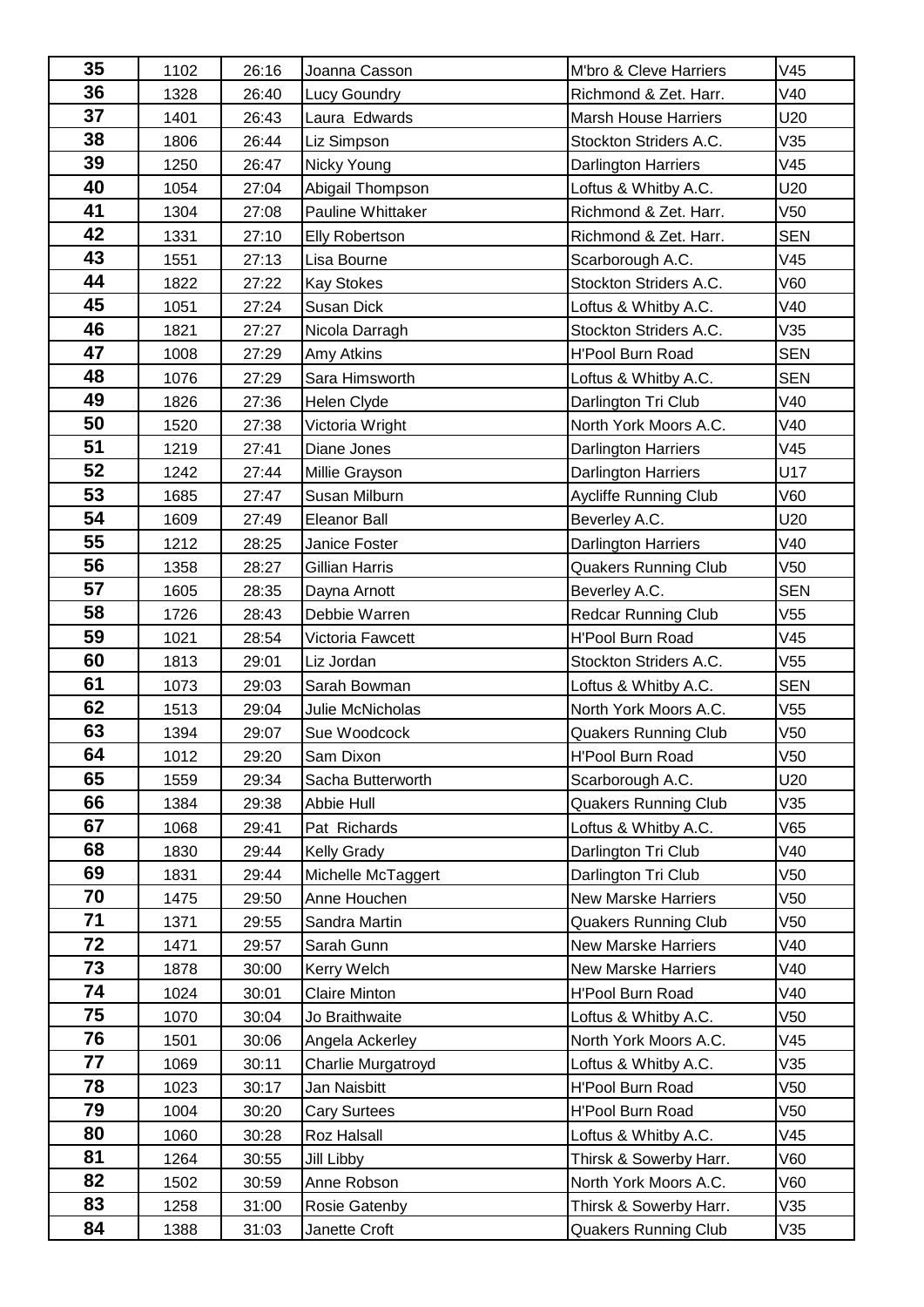| 85  | 1391           | 31:07        | Emma Colbourne                   | <b>Quakers Running Club</b>  | <b>SEN</b>      |
|-----|----------------|--------------|----------------------------------|------------------------------|-----------------|
| 86  | 1377           | 31:20        | Hannah Alderson                  | <b>Quakers Running Club</b>  | V35             |
| 87  | 1357           | 31:23        | <b>Bev Snook</b>                 | <b>Quakers Running Club</b>  | V55             |
| 88  | 1484           | 31:28        | Jenny Parker                     | <b>New Marske Harriers</b>   | V45             |
| 89  | 1077           | 31:34        | Carol Palin                      | Loftus & Whitby A.C.         | V40             |
| 90  | 1016           | 31:39        | <b>Tracy Peek</b>                | H'Pool Burn Road             | V40             |
| 91  | 1243           | 31:40        | Emma Campbell-Crithley           | Darlington Harriers          | V40             |
| 92  | 1368           | 31:45        | Pam Barrass                      | <b>Quakers Running Club</b>  | V45             |
| 93  | 1209           | 31:55        | Anne Hutchinson                  | Darlington Harriers          | V45             |
| 94  | 1380           | 32:10        | Ashleigh Atkinson                | <b>Quakers Running Club</b>  | <b>SEN</b>      |
| 95  | 1393           | 32:13        | <b>Caroline Litser</b>           | <b>Quakers Running Club</b>  | V40             |
| 96  | 1025           | 32:24        | Kelly Turnbull                   | <b>H'Pool Burn Road</b>      | V40             |
| 97  | 1249           | 32:36        | Anneke Hill                      | Darlington Harriers          | V35             |
| 98  | 1680           | 33:01        | Kathleen Tonge                   | <b>Aycliffe Running Club</b> | V <sub>55</sub> |
| 99  | 1607           | 33:13        | Jordan Peacock                   | Beverley A.C.                | U20             |
| 100 | 1695           | 33:19        | Melanie Rowland                  | Aycliffe Running Club        | V50             |
| 101 | 1366           | 33:22        | <b>Tracy Plaskitt</b>            | <b>Quakers Running Club</b>  | V45             |
| 102 | 1015           | 33:24        | Julie McGrath                    | <b>H'Pool Burn Road</b>      | V <sub>55</sub> |
| 103 | 1727           | 33:42        | Stephanie Ward                   | <b>Redcar Running Club</b>   | V35             |
| 104 | 1608           | 33:46        | <b>Emily Peacock</b>             | Beverley A.C.                | U17             |
| 105 | 1378           | 33:47        | <b>Helen Clarke</b>              | <b>Quakers Running Club</b>  | V40             |
| 106 | 1865           | 34:12        | Susan McClanachan                | Easingwold R. Club           | V50             |
| 107 | 1876           | 34:27        | Amanda Waller                    | <b>New Marske Harriers</b>   | V55             |
| 108 | 1375           | 34:33        | Diane Lockhart                   | <b>Quakers Running Club</b>  | V35             |
| 109 | 1901           | 34:36        | Sandrine Hewitt                  | <b>Aycliffe Running Club</b> | V40             |
| 110 | 1678           | 34:39        | Jane Burnside                    | <b>Aycliffe Running Club</b> | V60             |
| 111 | 1251           | 34:45        | Christine Burn                   | Thirsk & Sowerby Harr.       | V60             |
| 112 | 1859           | 34:56        | Catherine Lumb                   | Easingwold R. Club           | V55             |
| 113 | 1075           | 35:04        | Emma Jackson                     | Loftus & Whitby A.C.         | V40             |
| 114 | 1383           | 35:17        | <b>Wendy Noble</b>               | <b>Quakers Running Club</b>  | <b>SEN</b>      |
| 115 | 1351           | 35:17        | Susan New                        | <b>Quakers Running Club</b>  | V50             |
| 116 | 1500           | 35:32        | Helen Tyreman                    | <b>New Marske Harriers</b>   | V55             |
| 117 | 1729           | 36:37        | Andrea Sparkes                   | <b>Redcar Running Club</b>   | V45             |
| 118 | 1812           | 37:05        | Amy Galilee                      | Stockton Striders A.C.       | <b>SEN</b>      |
| 119 | 1390           | 38:09        | Rachel Grayson                   | <b>Quakers Running Club</b>  | V45             |
| 120 | 1363           | 39:12        | Michelle Dale                    | <b>Quakers Running Club</b>  | V35             |
| 121 | 1352           | 39:13        | Lisa Reeve                       | <b>Quakers Running Club</b>  | V35             |
| 122 | 1354           | 39:17        | Clare Dixon                      | <b>Quakers Running Club</b>  | <b>SEN</b>      |
| 123 | 1364           | 39:17        | Lisa Jenkins                     | <b>Quakers Running Club</b>  | V40             |
| 124 | 1352           | 43:15        | Lisa Reeve                       | <b>Quakers Running Club</b>  | V35             |
| 125 | 1362           | 43:37        | Sharon Carr                      | <b>Quakers Running Club</b>  | V40             |
|     | POS.           | <b>TOTAL</b> | <b>TEAMS</b>                     |                              |                 |
|     | $\mathbf{1}$   | 30           | Loftus & Whitby A.C.             |                              |                 |
|     | $\overline{2}$ | 65           | Darlington Harriers              |                              |                 |
|     | 3              | 73           | Richmond & Zet. Harr.            |                              |                 |
|     | 4              | 95           | <b>New Marske Harriers</b>       |                              |                 |
|     | 5              | 103          | <b>H'Pool Burn Road Harriers</b> |                              |                 |
|     | 6              | 150          | Scarborough A.C.                 |                              |                 |
|     | $\overline{7}$ | 188          | Stockton Striders A.C.           |                              |                 |
|     | 8              | 243          | Beverley A.C.                    |                              |                 |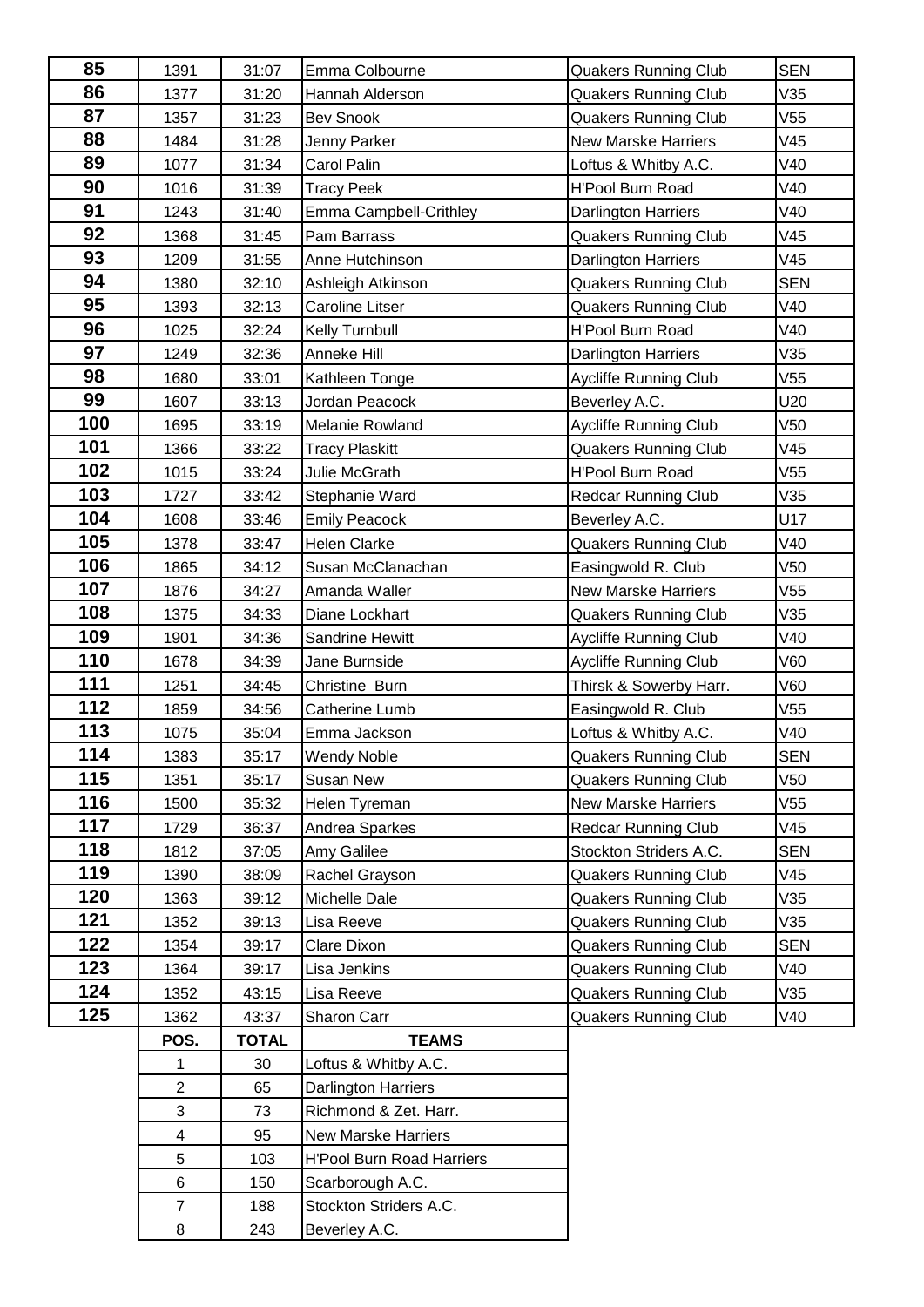| 9  | 256 | Quakers Running Club         |
|----|-----|------------------------------|
| 10 | 268 | <b>Aycliffe Running Club</b> |
| 11 | 270 | North York Moors A.C.        |
| ィク | 280 | Thirsk & Sowerby Harr.       |

| <b>Finish</b>    | <b>Number</b> | Time  | <b>Name</b>            | <b>Club</b>                 | Cat             |
|------------------|---------------|-------|------------------------|-----------------------------|-----------------|
|                  |               |       | <b>SENIOR MEN</b>      |                             |                 |
| 1                | 119           | 30:30 | Greg Jayasuriya        | M'bro & Cleve Harriers      | <b>SEN</b>      |
| $\boldsymbol{2}$ | 325           | 31:51 | <b>Rob Scott</b>       | Richmond & Zet. Harr.       | <b>SEN</b>      |
| 3                | 328           | 32:08 | Reece Dalton           | Richmond & Zet. Harr.       | <b>SEN</b>      |
| 4                | 431           | 32:21 | Liam Aldridge          | <b>Marsh House Harriers</b> | <b>SEN</b>      |
| 5                | 912           | 32:27 | Paul Lowe              | Darlington Harriers         | <b>SEN</b>      |
| $6\phantom{1}$   | 346           | 32:40 | Scott Wardman          | Richmond & Zet. Harr.       | <b>SEN</b>      |
| 7                | 921           | 32:42 | Drew Inglis            | Darlington Harriers         | <b>SEN</b>      |
| 8                | 455           | 32:45 | Paul Brown             | <b>New Marske Harriers</b>  | V40             |
| 9                | 61            | 33:04 | James Wilson           | Loftus & Whitby A.C.        | <b>SEN</b>      |
| 10               | 917           | 33:22 | Paul Allan             | <b>Darlington Harriers</b>  | <b>SEN</b>      |
| 11               | 127           | 33:29 | <b>Chris Rumsey</b>    | M'bro & Cleve Harriers      | <b>SEN</b>      |
| 12               | 214           | 33:38 | Colin Taylor           | <b>Darlington Harriers</b>  | V40             |
| 13               | 302           | 34:01 | <b>Tony Lambert</b>    | Richmond & Zet. Harr.       | V45             |
| 14               | 501           | 34:24 | Alasdair Tatham        | North York Moors A.C.       | V45             |
| 15               | 351           | 34:32 | Marc Ellis             | <b>Quakers Running Club</b> | V45             |
| 16               | 520           | 34:33 | Josh Abrook            | North York Moors A.C.       | <b>SEN</b>      |
| 17               | 1             | 34:36 | Paul Wilson            | <b>H'Pool Burn Road</b>     | V40             |
| 18               | 517           | 34:41 | <b>Jack Hustwitt</b>   | North York Moors A.C.       | <b>SEN</b>      |
| 19               | 124           | 34:46 | Ryan Norman            | M'bro & Cleve Harriers      | <b>SEN</b>      |
| 20               | 3             | 34:49 | <b>Gary Grounds</b>    | <b>H'Pool Burn Road</b>     | V45             |
| 21               | 15            | 35:00 | <b>Richard Darling</b> | <b>H'Pool Burn Road</b>     | V40             |
| 22               | 568           | 35:06 | Paul Butler            | Scarborough A.C.            | V <sub>50</sub> |
| 23               | 605           | 35:06 | Lewis Holloway         | Beverley A.C.               | V45             |
| 24               | 34            | 35:06 | <b>Steven Walker</b>   | <b>H'Pool Burn Road</b>     | <b>SEN</b>      |
| 25               | 676           | 35:26 | Mark Wade              | Aycliffe Running Club       | <b>SEN</b>      |
| 26               | 350           | 35:27 | <b>Mark Forrest</b>    | Richmond & Zet. Harr.       | V50             |
| 27               | 17            | 35:30 | Darren Armstrong       | <b>H'Pool Burn Road</b>     | V40             |
| 28               | 349           | 35:38 | Julian Simpson         | Richmond & Zet. Harr.       | V40             |
| 29               | 822           | 35:43 | Jason Cutler           | Stockton Striders A.C.      | V40             |
| 30               | 535           | 35:50 | Paul Thwaites          | North York Moors A.C.       | V50             |
| 31               | 75            | 35:57 | Joe Leadley            | Loftus & Whitby A.C.        | <b>SEN</b>      |
| 32               | 458           | 35:58 | <b>Simon Clements</b>  | <b>New Marske Harriers</b>  | V40             |
| 33               | 539           | 36:01 | <b>Richard Fawcett</b> | North York Moors A.C.       | <b>SEN</b>      |
| 34               | 110           | 36:03 | Paul Chow              | M'bro & Cleve Harriers      | V40             |
| 35               | 412           | 36:18 | Chris Jefferies        | <b>Marsh House Harriers</b> | V45             |
| 36               | 310           | 36:26 | Ken Harker             | Richmond & Zet. Harr.       | V45             |
| 37               | 106           | 36:28 | Keith Bindoff          | M'bro & Cleve Harriers      | V40             |
| 38               | 76            | 36:30 | Sam Leadley            | Loftus & Whitby A.C.        | <b>SEN</b>      |
| 39               | 432           | 36:40 | Darren Smith           | <b>Marsh House Harriers</b> | <b>SEN</b>      |
| 40               | 875           | 36:42 | Craig Gath             | Easingwold R. Club          | V40             |
| 41               | 52            | 36:44 | <b>Steve Hardy</b>     | Loftus & Whitby A.C.        | V40             |
| 42               | 980           | 36:49 | Jordan Hull            | <b>Border Harriers</b>      | <b>SEN</b>      |
| 43               | 103           | 36:51 | Gordon Baird           | M'bro & Cleve Harriers      | V55             |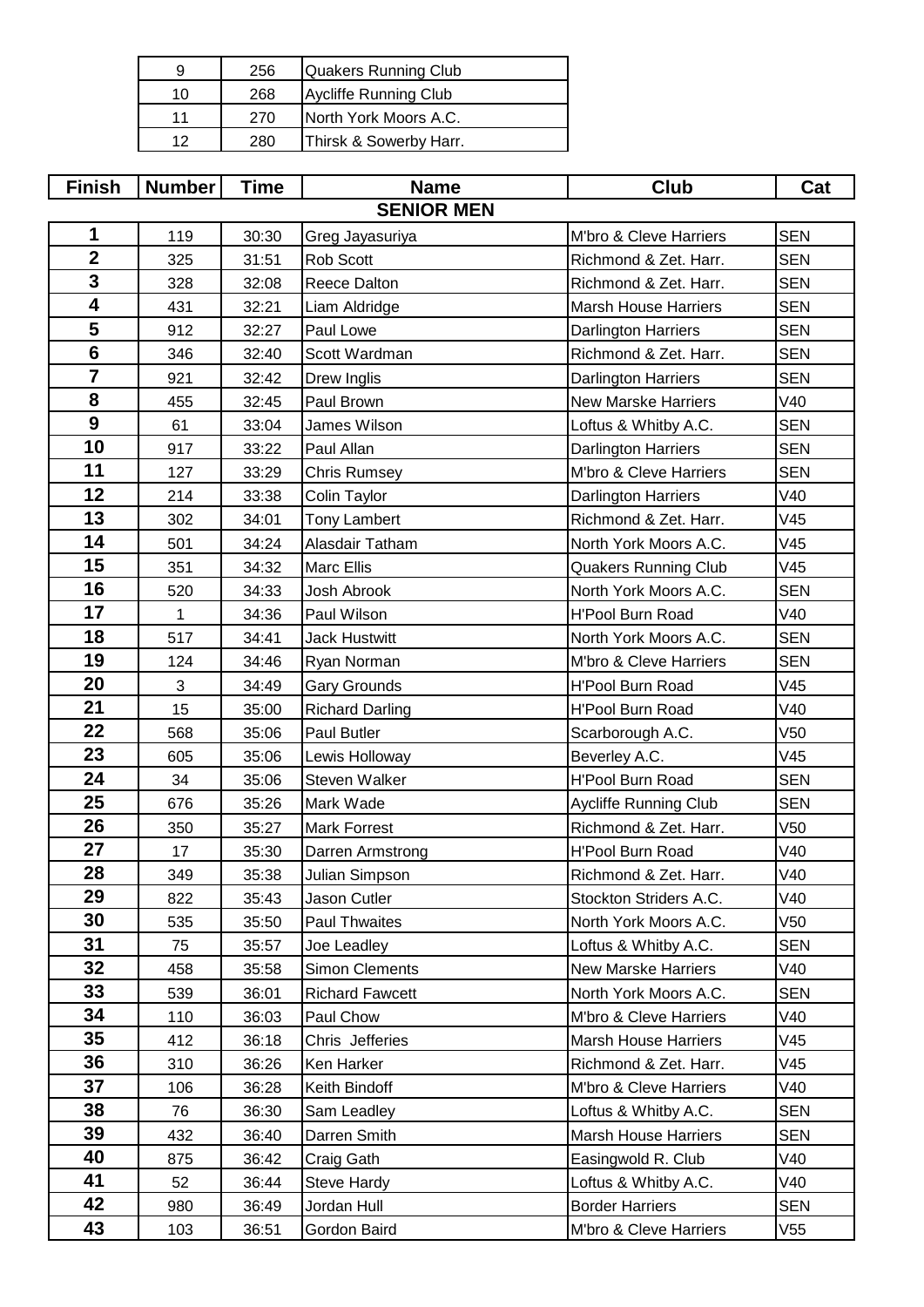| 802            | 36:55                                                                                                                                                                                                                    | Paul Johnson                                                                                                                                                                                                                                                                                          | Stockton Striders A.C.                                                                                                                                                                                                                                                                                                                                                                                                                                                                                                                                                                                                                                                                | V45                                                                                                                                                                                                                                                                                                                                                                                                                                                                                                                                                                                                                                                                                                                                                                                                                                                                                      |
|----------------|--------------------------------------------------------------------------------------------------------------------------------------------------------------------------------------------------------------------------|-------------------------------------------------------------------------------------------------------------------------------------------------------------------------------------------------------------------------------------------------------------------------------------------------------|---------------------------------------------------------------------------------------------------------------------------------------------------------------------------------------------------------------------------------------------------------------------------------------------------------------------------------------------------------------------------------------------------------------------------------------------------------------------------------------------------------------------------------------------------------------------------------------------------------------------------------------------------------------------------------------|------------------------------------------------------------------------------------------------------------------------------------------------------------------------------------------------------------------------------------------------------------------------------------------------------------------------------------------------------------------------------------------------------------------------------------------------------------------------------------------------------------------------------------------------------------------------------------------------------------------------------------------------------------------------------------------------------------------------------------------------------------------------------------------------------------------------------------------------------------------------------------------|
| 360            | 36:57                                                                                                                                                                                                                    | David Jones                                                                                                                                                                                                                                                                                           | <b>Quakers Running Club</b>                                                                                                                                                                                                                                                                                                                                                                                                                                                                                                                                                                                                                                                           | V40                                                                                                                                                                                                                                                                                                                                                                                                                                                                                                                                                                                                                                                                                                                                                                                                                                                                                      |
| 192            | 37:09                                                                                                                                                                                                                    | Ben Palmer                                                                                                                                                                                                                                                                                            | Midd (Mandale) A.C.                                                                                                                                                                                                                                                                                                                                                                                                                                                                                                                                                                                                                                                                   | U20                                                                                                                                                                                                                                                                                                                                                                                                                                                                                                                                                                                                                                                                                                                                                                                                                                                                                      |
| 519            | 37:15                                                                                                                                                                                                                    | Jonathan Skidmore                                                                                                                                                                                                                                                                                     | North York Moors A.C.                                                                                                                                                                                                                                                                                                                                                                                                                                                                                                                                                                                                                                                                 | V40                                                                                                                                                                                                                                                                                                                                                                                                                                                                                                                                                                                                                                                                                                                                                                                                                                                                                      |
| 415            | 37:18                                                                                                                                                                                                                    | Stephen Roe                                                                                                                                                                                                                                                                                           | <b>Marsh House Harriers</b>                                                                                                                                                                                                                                                                                                                                                                                                                                                                                                                                                                                                                                                           | <b>SEN</b>                                                                                                                                                                                                                                                                                                                                                                                                                                                                                                                                                                                                                                                                                                                                                                                                                                                                               |
| 58             | 37:21                                                                                                                                                                                                                    | Rob Williamson                                                                                                                                                                                                                                                                                        | Loftus & Whitby A.C.                                                                                                                                                                                                                                                                                                                                                                                                                                                                                                                                                                                                                                                                  | V <sub>50</sub>                                                                                                                                                                                                                                                                                                                                                                                                                                                                                                                                                                                                                                                                                                                                                                                                                                                                          |
| 208            | 37:21                                                                                                                                                                                                                    | Andy Campbell-Critchley                                                                                                                                                                                                                                                                               | <b>Darlington Harriers</b>                                                                                                                                                                                                                                                                                                                                                                                                                                                                                                                                                                                                                                                            | V45                                                                                                                                                                                                                                                                                                                                                                                                                                                                                                                                                                                                                                                                                                                                                                                                                                                                                      |
| 211            | 37:31                                                                                                                                                                                                                    | <b>Jeff Miller</b>                                                                                                                                                                                                                                                                                    | <b>Darlington Harriers</b>                                                                                                                                                                                                                                                                                                                                                                                                                                                                                                                                                                                                                                                            | V <sub>55</sub>                                                                                                                                                                                                                                                                                                                                                                                                                                                                                                                                                                                                                                                                                                                                                                                                                                                                          |
| 852            | 37:33                                                                                                                                                                                                                    | <b>Neil King</b>                                                                                                                                                                                                                                                                                      | Easingwold R. Club                                                                                                                                                                                                                                                                                                                                                                                                                                                                                                                                                                                                                                                                    | V45                                                                                                                                                                                                                                                                                                                                                                                                                                                                                                                                                                                                                                                                                                                                                                                                                                                                                      |
| 370            | 37:39                                                                                                                                                                                                                    | <b>Brian Martin</b>                                                                                                                                                                                                                                                                                   | <b>Quakers Running Club</b>                                                                                                                                                                                                                                                                                                                                                                                                                                                                                                                                                                                                                                                           | V60                                                                                                                                                                                                                                                                                                                                                                                                                                                                                                                                                                                                                                                                                                                                                                                                                                                                                      |
| 414            | 37:39                                                                                                                                                                                                                    | Matthew Bowman                                                                                                                                                                                                                                                                                        | <b>Marsh House Harriers</b>                                                                                                                                                                                                                                                                                                                                                                                                                                                                                                                                                                                                                                                           | <b>SEN</b>                                                                                                                                                                                                                                                                                                                                                                                                                                                                                                                                                                                                                                                                                                                                                                                                                                                                               |
| 206            | 37:40                                                                                                                                                                                                                    | Tom Leighton                                                                                                                                                                                                                                                                                          | <b>Darlington Harriers</b>                                                                                                                                                                                                                                                                                                                                                                                                                                                                                                                                                                                                                                                            | <b>SEN</b>                                                                                                                                                                                                                                                                                                                                                                                                                                                                                                                                                                                                                                                                                                                                                                                                                                                                               |
| 733            | 37:45                                                                                                                                                                                                                    | James Newton                                                                                                                                                                                                                                                                                          |                                                                                                                                                                                                                                                                                                                                                                                                                                                                                                                                                                                                                                                                                       | <b>SEN</b>                                                                                                                                                                                                                                                                                                                                                                                                                                                                                                                                                                                                                                                                                                                                                                                                                                                                               |
| 510            | 37:46                                                                                                                                                                                                                    |                                                                                                                                                                                                                                                                                                       | North York Moors A.C.                                                                                                                                                                                                                                                                                                                                                                                                                                                                                                                                                                                                                                                                 | V <sub>55</sub>                                                                                                                                                                                                                                                                                                                                                                                                                                                                                                                                                                                                                                                                                                                                                                                                                                                                          |
|                |                                                                                                                                                                                                                          |                                                                                                                                                                                                                                                                                                       |                                                                                                                                                                                                                                                                                                                                                                                                                                                                                                                                                                                                                                                                                       | V40                                                                                                                                                                                                                                                                                                                                                                                                                                                                                                                                                                                                                                                                                                                                                                                                                                                                                      |
|                |                                                                                                                                                                                                                          |                                                                                                                                                                                                                                                                                                       |                                                                                                                                                                                                                                                                                                                                                                                                                                                                                                                                                                                                                                                                                       | V40                                                                                                                                                                                                                                                                                                                                                                                                                                                                                                                                                                                                                                                                                                                                                                                                                                                                                      |
|                |                                                                                                                                                                                                                          |                                                                                                                                                                                                                                                                                                       |                                                                                                                                                                                                                                                                                                                                                                                                                                                                                                                                                                                                                                                                                       | <b>SEN</b>                                                                                                                                                                                                                                                                                                                                                                                                                                                                                                                                                                                                                                                                                                                                                                                                                                                                               |
|                |                                                                                                                                                                                                                          |                                                                                                                                                                                                                                                                                                       |                                                                                                                                                                                                                                                                                                                                                                                                                                                                                                                                                                                                                                                                                       | <b>SEN</b>                                                                                                                                                                                                                                                                                                                                                                                                                                                                                                                                                                                                                                                                                                                                                                                                                                                                               |
| $\overline{7}$ | 38:03                                                                                                                                                                                                                    | Jack Hutton                                                                                                                                                                                                                                                                                           | <b>H'Pool Burn Road</b>                                                                                                                                                                                                                                                                                                                                                                                                                                                                                                                                                                                                                                                               | <b>SEN</b>                                                                                                                                                                                                                                                                                                                                                                                                                                                                                                                                                                                                                                                                                                                                                                                                                                                                               |
| 429            |                                                                                                                                                                                                                          |                                                                                                                                                                                                                                                                                                       | <b>Marsh House Harriers</b>                                                                                                                                                                                                                                                                                                                                                                                                                                                                                                                                                                                                                                                           | <b>SEN</b>                                                                                                                                                                                                                                                                                                                                                                                                                                                                                                                                                                                                                                                                                                                                                                                                                                                                               |
|                |                                                                                                                                                                                                                          |                                                                                                                                                                                                                                                                                                       |                                                                                                                                                                                                                                                                                                                                                                                                                                                                                                                                                                                                                                                                                       | V40                                                                                                                                                                                                                                                                                                                                                                                                                                                                                                                                                                                                                                                                                                                                                                                                                                                                                      |
|                |                                                                                                                                                                                                                          |                                                                                                                                                                                                                                                                                                       |                                                                                                                                                                                                                                                                                                                                                                                                                                                                                                                                                                                                                                                                                       | V45                                                                                                                                                                                                                                                                                                                                                                                                                                                                                                                                                                                                                                                                                                                                                                                                                                                                                      |
|                |                                                                                                                                                                                                                          |                                                                                                                                                                                                                                                                                                       |                                                                                                                                                                                                                                                                                                                                                                                                                                                                                                                                                                                                                                                                                       | V40                                                                                                                                                                                                                                                                                                                                                                                                                                                                                                                                                                                                                                                                                                                                                                                                                                                                                      |
|                |                                                                                                                                                                                                                          |                                                                                                                                                                                                                                                                                                       |                                                                                                                                                                                                                                                                                                                                                                                                                                                                                                                                                                                                                                                                                       | V45                                                                                                                                                                                                                                                                                                                                                                                                                                                                                                                                                                                                                                                                                                                                                                                                                                                                                      |
|                |                                                                                                                                                                                                                          |                                                                                                                                                                                                                                                                                                       |                                                                                                                                                                                                                                                                                                                                                                                                                                                                                                                                                                                                                                                                                       | U20                                                                                                                                                                                                                                                                                                                                                                                                                                                                                                                                                                                                                                                                                                                                                                                                                                                                                      |
|                |                                                                                                                                                                                                                          |                                                                                                                                                                                                                                                                                                       |                                                                                                                                                                                                                                                                                                                                                                                                                                                                                                                                                                                                                                                                                       | <b>SEN</b>                                                                                                                                                                                                                                                                                                                                                                                                                                                                                                                                                                                                                                                                                                                                                                                                                                                                               |
|                |                                                                                                                                                                                                                          |                                                                                                                                                                                                                                                                                                       |                                                                                                                                                                                                                                                                                                                                                                                                                                                                                                                                                                                                                                                                                       | V45                                                                                                                                                                                                                                                                                                                                                                                                                                                                                                                                                                                                                                                                                                                                                                                                                                                                                      |
|                |                                                                                                                                                                                                                          |                                                                                                                                                                                                                                                                                                       |                                                                                                                                                                                                                                                                                                                                                                                                                                                                                                                                                                                                                                                                                       | <b>SEN</b>                                                                                                                                                                                                                                                                                                                                                                                                                                                                                                                                                                                                                                                                                                                                                                                                                                                                               |
|                |                                                                                                                                                                                                                          |                                                                                                                                                                                                                                                                                                       |                                                                                                                                                                                                                                                                                                                                                                                                                                                                                                                                                                                                                                                                                       | V55                                                                                                                                                                                                                                                                                                                                                                                                                                                                                                                                                                                                                                                                                                                                                                                                                                                                                      |
|                |                                                                                                                                                                                                                          |                                                                                                                                                                                                                                                                                                       |                                                                                                                                                                                                                                                                                                                                                                                                                                                                                                                                                                                                                                                                                       | <b>SEN</b>                                                                                                                                                                                                                                                                                                                                                                                                                                                                                                                                                                                                                                                                                                                                                                                                                                                                               |
|                |                                                                                                                                                                                                                          |                                                                                                                                                                                                                                                                                                       |                                                                                                                                                                                                                                                                                                                                                                                                                                                                                                                                                                                                                                                                                       | V <sub>50</sub>                                                                                                                                                                                                                                                                                                                                                                                                                                                                                                                                                                                                                                                                                                                                                                                                                                                                          |
|                |                                                                                                                                                                                                                          |                                                                                                                                                                                                                                                                                                       |                                                                                                                                                                                                                                                                                                                                                                                                                                                                                                                                                                                                                                                                                       | <b>SEN</b>                                                                                                                                                                                                                                                                                                                                                                                                                                                                                                                                                                                                                                                                                                                                                                                                                                                                               |
|                |                                                                                                                                                                                                                          |                                                                                                                                                                                                                                                                                                       |                                                                                                                                                                                                                                                                                                                                                                                                                                                                                                                                                                                                                                                                                       | <b>SEN</b>                                                                                                                                                                                                                                                                                                                                                                                                                                                                                                                                                                                                                                                                                                                                                                                                                                                                               |
|                |                                                                                                                                                                                                                          |                                                                                                                                                                                                                                                                                                       |                                                                                                                                                                                                                                                                                                                                                                                                                                                                                                                                                                                                                                                                                       | <b>SEN</b>                                                                                                                                                                                                                                                                                                                                                                                                                                                                                                                                                                                                                                                                                                                                                                                                                                                                               |
|                |                                                                                                                                                                                                                          |                                                                                                                                                                                                                                                                                                       |                                                                                                                                                                                                                                                                                                                                                                                                                                                                                                                                                                                                                                                                                       | V40                                                                                                                                                                                                                                                                                                                                                                                                                                                                                                                                                                                                                                                                                                                                                                                                                                                                                      |
|                |                                                                                                                                                                                                                          |                                                                                                                                                                                                                                                                                                       |                                                                                                                                                                                                                                                                                                                                                                                                                                                                                                                                                                                                                                                                                       | V40                                                                                                                                                                                                                                                                                                                                                                                                                                                                                                                                                                                                                                                                                                                                                                                                                                                                                      |
|                |                                                                                                                                                                                                                          |                                                                                                                                                                                                                                                                                                       |                                                                                                                                                                                                                                                                                                                                                                                                                                                                                                                                                                                                                                                                                       | <b>SEN</b>                                                                                                                                                                                                                                                                                                                                                                                                                                                                                                                                                                                                                                                                                                                                                                                                                                                                               |
|                |                                                                                                                                                                                                                          |                                                                                                                                                                                                                                                                                                       |                                                                                                                                                                                                                                                                                                                                                                                                                                                                                                                                                                                                                                                                                       | V40                                                                                                                                                                                                                                                                                                                                                                                                                                                                                                                                                                                                                                                                                                                                                                                                                                                                                      |
|                |                                                                                                                                                                                                                          |                                                                                                                                                                                                                                                                                                       |                                                                                                                                                                                                                                                                                                                                                                                                                                                                                                                                                                                                                                                                                       | <b>SEN</b>                                                                                                                                                                                                                                                                                                                                                                                                                                                                                                                                                                                                                                                                                                                                                                                                                                                                               |
|                |                                                                                                                                                                                                                          |                                                                                                                                                                                                                                                                                                       |                                                                                                                                                                                                                                                                                                                                                                                                                                                                                                                                                                                                                                                                                       | V40                                                                                                                                                                                                                                                                                                                                                                                                                                                                                                                                                                                                                                                                                                                                                                                                                                                                                      |
|                |                                                                                                                                                                                                                          |                                                                                                                                                                                                                                                                                                       |                                                                                                                                                                                                                                                                                                                                                                                                                                                                                                                                                                                                                                                                                       | V45                                                                                                                                                                                                                                                                                                                                                                                                                                                                                                                                                                                                                                                                                                                                                                                                                                                                                      |
|                |                                                                                                                                                                                                                          |                                                                                                                                                                                                                                                                                                       |                                                                                                                                                                                                                                                                                                                                                                                                                                                                                                                                                                                                                                                                                       | <b>SEN</b>                                                                                                                                                                                                                                                                                                                                                                                                                                                                                                                                                                                                                                                                                                                                                                                                                                                                               |
|                |                                                                                                                                                                                                                          |                                                                                                                                                                                                                                                                                                       |                                                                                                                                                                                                                                                                                                                                                                                                                                                                                                                                                                                                                                                                                       | <b>SEN</b>                                                                                                                                                                                                                                                                                                                                                                                                                                                                                                                                                                                                                                                                                                                                                                                                                                                                               |
|                |                                                                                                                                                                                                                          |                                                                                                                                                                                                                                                                                                       |                                                                                                                                                                                                                                                                                                                                                                                                                                                                                                                                                                                                                                                                                       | <b>SEN</b>                                                                                                                                                                                                                                                                                                                                                                                                                                                                                                                                                                                                                                                                                                                                                                                                                                                                               |
|                |                                                                                                                                                                                                                          |                                                                                                                                                                                                                                                                                                       |                                                                                                                                                                                                                                                                                                                                                                                                                                                                                                                                                                                                                                                                                       | <b>SEN</b>                                                                                                                                                                                                                                                                                                                                                                                                                                                                                                                                                                                                                                                                                                                                                                                                                                                                               |
|                |                                                                                                                                                                                                                          |                                                                                                                                                                                                                                                                                                       |                                                                                                                                                                                                                                                                                                                                                                                                                                                                                                                                                                                                                                                                                       | V45                                                                                                                                                                                                                                                                                                                                                                                                                                                                                                                                                                                                                                                                                                                                                                                                                                                                                      |
|                |                                                                                                                                                                                                                          |                                                                                                                                                                                                                                                                                                       |                                                                                                                                                                                                                                                                                                                                                                                                                                                                                                                                                                                                                                                                                       | V40                                                                                                                                                                                                                                                                                                                                                                                                                                                                                                                                                                                                                                                                                                                                                                                                                                                                                      |
|                |                                                                                                                                                                                                                          |                                                                                                                                                                                                                                                                                                       |                                                                                                                                                                                                                                                                                                                                                                                                                                                                                                                                                                                                                                                                                       | V40                                                                                                                                                                                                                                                                                                                                                                                                                                                                                                                                                                                                                                                                                                                                                                                                                                                                                      |
|                |                                                                                                                                                                                                                          |                                                                                                                                                                                                                                                                                                       |                                                                                                                                                                                                                                                                                                                                                                                                                                                                                                                                                                                                                                                                                       |                                                                                                                                                                                                                                                                                                                                                                                                                                                                                                                                                                                                                                                                                                                                                                                                                                                                                          |
| 427            | 41:33                                                                                                                                                                                                                    | <b>Michael Scott</b>                                                                                                                                                                                                                                                                                  | <b>Marsh House Harriers</b>                                                                                                                                                                                                                                                                                                                                                                                                                                                                                                                                                                                                                                                           | U20                                                                                                                                                                                                                                                                                                                                                                                                                                                                                                                                                                                                                                                                                                                                                                                                                                                                                      |
|                | 394<br>881<br>603<br>541<br>32<br>114<br>532<br>914<br>609<br>805<br>537<br>47<br>684<br>518<br>54<br>398<br>399<br>981<br>683<br>850<br>809<br>53<br>357<br>470<br>526<br>221<br>839<br>367<br>941<br>129<br>137<br>261 | 37:47<br>37:53<br>37:59<br>38:01<br>38:13<br>38:21<br>38:27<br>38:30<br>38:36<br>38:41<br>38:42<br>38:48<br>38:58<br>39:09<br>39:16<br>39:38<br>39:45<br>40:00<br>40:07<br>40:09<br>40:12<br>40:15<br>40:16<br>40:17<br>40:17<br>40:48<br>40:58<br>41:03<br>41:05<br>41:07<br>41:10<br>41:17<br>41:22 | David Hughes<br><b>Neil Gooding</b><br>Neil Youngson<br><b>Curtis Arnott</b><br>Stefan McLoughlin<br>Mark Bown<br><b>Chris Williams</b><br><b>Paul Garrens</b><br>Paul McGough<br>David McKenna<br>Jonathan Dennison<br>Michael Burke<br><b>Philip Utley</b><br>Ian Bilton<br>Andy Talbot<br>Jonathan Parker<br><b>Andrew Marshall</b><br><b>Michael Kipling</b><br>James Atkinson<br>Lee Hutchinson<br><b>Richard Holland</b><br><b>Neil Smith</b><br>Finlay Pinnington<br><b>Thomas Herbert</b><br>Steven Major<br>Martin Gunn<br><b>Mark Potter</b><br>Andy Harrisom<br><b>Michael Butler</b><br><b>Adrian Cottam</b><br>Thomas Day<br>Paul Wilkin<br>Martin Vasey<br>Mick Cropper | Redcar Running Club<br><b>Quakers Running Club</b><br><b>New Marske Harriers</b><br>Beverley A.C.<br>North York Moors A.C.<br><b>H'Pool Burn Road</b><br>M'bro & Cleve Harriers<br>North York Moors A.C.<br>Darlington Harriers<br>Beverley A.C.<br>Stockton Striders A.C.<br>North York Moors A.C.<br><b>H'Pool Burn Road</b><br>Aycliffe Running Club<br>North York Moors A.C.<br>Loftus & Whitby A.C.<br><b>Quakers Running Club</b><br><b>Quakers Running Club</b><br>Orchard Eagles R.C.<br><b>Aycliffe Running Club</b><br>Darlington Tri Club<br>Stockton Striders A.C.<br>Loftus & Whitby A.C.<br><b>Quakers Running Club</b><br><b>New Marske Harriers</b><br>North York Moors A.C.<br><b>Darlington Harriers</b><br>Darlington Tri Club<br><b>Quakers Running Club</b><br>Stockton Striders A.C.<br>M'bro & Cleve Harriers<br>M'bro & Cleve Harriers<br>Thirsk & Sowerby Harr. |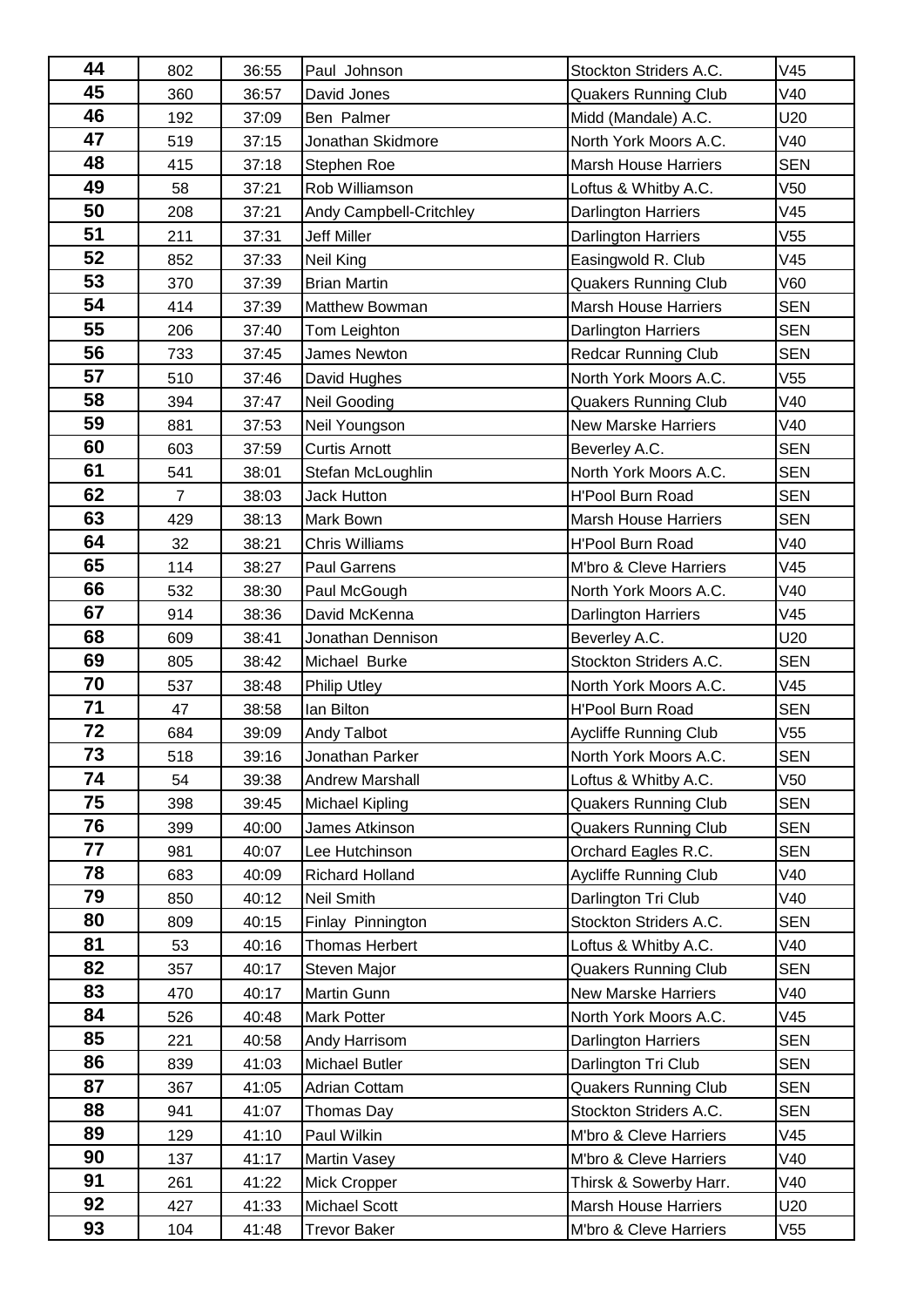| 94  | 826 | 41:56 | Ben Jones                  | Darlington Tri Club          | V45             |
|-----|-----|-------|----------------------------|------------------------------|-----------------|
| 95  | 138 | 41:58 | <b>Chris Marley</b>        | M'bro & Cleve Harriers       | <b>SEN</b>      |
| 96  | 680 | 42:03 | <b>Richard Campbell</b>    | <b>Aycliffe Running Club</b> | <b>SEN</b>      |
| 97  | 913 | 42:09 | <b>Graham Garvey</b>       | Darlington Harriers          | V40             |
| 98  | 354 | 42:17 | Adrian Colbourne           | <b>Quakers Running Club</b>  | V50             |
| 99  | 430 | 42:24 | Mark Scott                 | <b>Marsh House Harriers</b>  | V40             |
| 100 | 60  | 42:30 | <b>Mikey Garbutt</b>       | Loftus & Whitby A.C.         | <b>SEN</b>      |
| 101 | 464 | 42:32 | Laurie Everitt             | <b>New Marske Harriers</b>   | V60             |
| 102 | 364 | 42:45 | <b>Billy Harris</b>        | <b>Quakers Running Club</b>  | V <sub>55</sub> |
| 103 | 823 | 42:53 | <b>Andy Hayes</b>          | Stockton Striders A.C.       | V40             |
| 104 | 832 | 42:59 | <b>Grant McTaggert</b>     | Darlington Tri Club          | V <sub>50</sub> |
| 105 | 736 | 43:11 | Keith Burt                 | <b>Redcar Running Club</b>   | V <sub>50</sub> |
| 106 | 73  | 43:14 | Ewan Cussons               | Loftus & Whitby A.C.         | <b>SEN</b>      |
| 107 | 551 | 43:16 | Ian Nicholls               | Scarborough A.C.             | V <sub>50</sub> |
| 108 | 64  | 43:20 | Jono Urban                 | Loftus & Whitby A.C.         | U20             |
| 109 | 916 | 43:20 | John Dunne                 | Darlington Harriers          | V45             |
| 110 | 726 | 43:42 | Shaun Flewker-Barker       | <b>Redcar Running Club</b>   | <b>SEN</b>      |
| 111 | 116 | 43:47 | Michael Good               | M'bro & Cleve Harriers       | V <sub>50</sub> |
| 112 | 536 | 43:56 | Peter Keen                 | North York Moors A.C.        | V40             |
| 113 | 498 | 44:03 | John Spraggett             | <b>New Marske Harriers</b>   | V65             |
| 114 | 373 | 44:26 | Corey Horn                 | <b>Quakers Running Club</b>  | <b>SEN</b>      |
| 115 | 352 | 44:42 | <b>Graham Park</b>         | <b>Quakers Running Club</b>  | V55             |
| 116 | 5   | 44:53 | Nigel Shaw                 | <b>H'Pool Burn Road</b>      | V55             |
| 117 | 499 | 45:04 | <b>Matthew Tarrant</b>     | <b>New Marske Harriers</b>   | V <sub>55</sub> |
| 118 | 384 | 45:09 | Dave McLachlan             | <b>Quakers Running Club</b>  | V55             |
| 119 | 830 | 45:21 | Darren Chapman             | Darlington Tri Club          | V <sub>50</sub> |
| 120 | 728 | 45:22 | Paul Munster               | <b>Redcar Running Club</b>   | V60             |
| 121 | 807 | 46:03 | Sam Johnston               | Stockton Striders A.C.       | <b>SEN</b>      |
| 122 | 836 | 46:22 | Lee Grady                  | Darlington Tri Club          | <b>SEN</b>      |
| 123 | 734 | 46:27 | Mark Taylor                | Redcar Running Club          | <b>SEN</b>      |
| 124 | 381 | 46:45 | Dave Murphy                | <b>Quakers Running Club</b>  | V <sub>55</sub> |
| 125 | 13  | 46:52 | <b>Graeme Surtees</b>      | H'Pool Burn Road             | V55             |
| 126 | 264 | 47:14 | Duncan Fothergill          | Thirsk & Sowerby Harr.       | V40             |
| 127 | 49  | 47:44 | <b>Bradley O'Donaghue</b>  | <b>H'Pool Burn Road</b>      | U20             |
| 128 | 544 | 47:59 | Eddie Meehan               | North York Moors A.C.        | V65             |
| 129 | 14  | 48:02 | Alan Robson                | <b>H'Pool Burn Road</b>      | V50             |
| 130 | 353 | 48:04 | <b>Andrew Dixon</b>        | <b>Quakers Running Club</b>  | <b>SEN</b>      |
| 131 | 359 | 48:36 | lain Clyde                 | <b>Quakers Running Club</b>  | V55             |
| 132 | 55  | 49:06 | James O'Brien              | Loftus & Whitby A.C.         | V55             |
| 133 | 735 | 49:12 | <b>Christopher Holland</b> | <b>Redcar Running Club</b>   | <b>SEN</b>      |
| 134 | 841 | 49:12 | John Fairclough            | Darlington Tri Club          | <b>SEN</b>      |
| 135 | 906 | 49:20 | <b>Tony Roberts</b>        | Darlington Harriers          | <b>SEN</b>      |
| 136 | 23  | 49:28 | Peter Johnson              | H'Pool Burn Road             | V60             |
| 137 | 486 | 49:37 | <b>Phillip Noble</b>       | <b>New Marske Harriers</b>   | <b>SEN</b>      |
| 138 | 868 | 49:39 | Jonathan Harris-Douglas    | Easingwold R. Club           | V50             |
| 139 | 837 | 49:56 | Chris Lazenby              | Darlington Tri Club          | V50             |
| 140 | 737 | 50:14 | Marc Judd                  | <b>Redcar Running Club</b>   | <b>SEN</b>      |
| 141 | 392 | 50:22 | Lloyd Ashby                | <b>Quakers Running Club</b>  | V40             |
| 142 | 681 | 56:49 | <b>Richard Tonge</b>       | <b>Aycliffe Running Club</b> | V60             |
|     |     |       |                            |                              |                 |